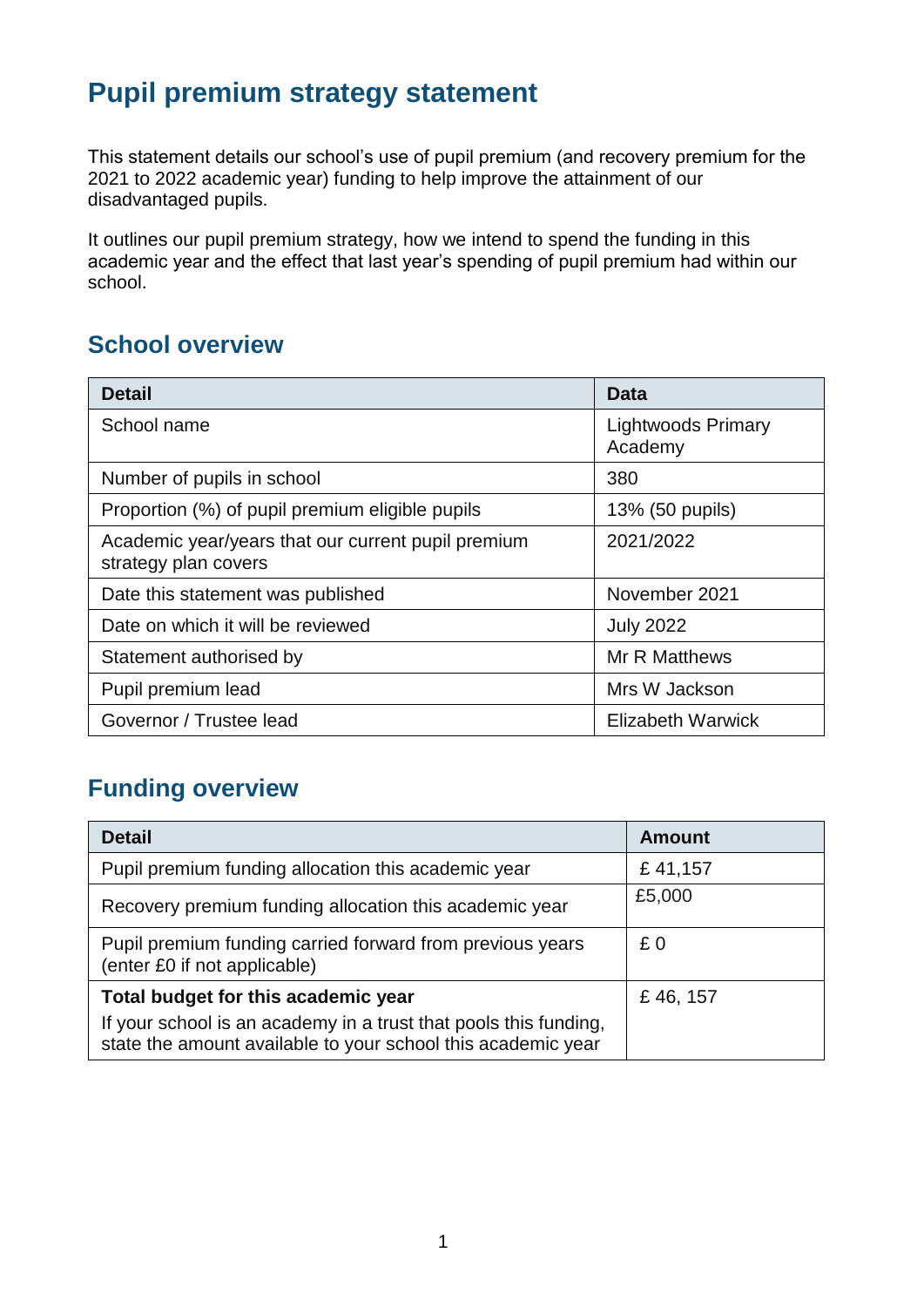# **Part A: Pupil premium strategy plan**

### **Statement of intent**

At Lightwoods, we are ambitious for all pupils, and we strongly believe in removing barriers to learning. When making decisions about using Pupil Premium funding, it is important to consider the context of the school and the subsequent challenges faced, alongside research into what works across a range of contexts. We use this funding to support spending which benefits eligible children within their cohorts, rather than creating individual budgets for each child. This spending significantly enhances our capacity to support children with barriers to their learning.

Our pupils in receipt of the Pupil Premium Funding face specific barriers to achievement and we are determined to support our children to overcome as many of these as possible. Common barriers to learning for disadvantaged children can be: less support at home, weak language and communication skills, lack of confidence, more frequent behaviour difficulties and attendance and punctuality issues. There may also be complex family situations that prevent children from flourishing. The challenges are varied and there is no "one size fits all".

In response to the complex picture of need, we will adopt a tiered approach to ensure that provision for children removes as many barriers as possible for each child. We will ensure that all teaching staff are involved in the analysis of data and identification of pupils, so that they are fully aware of strengths and weaknesses across the school.

## **Challenges**

This details the key challenges to achievement that we have identified among our disadvantaged pupils.

| <b>Challenge</b><br>number | <b>Detail of challenge</b>                                                                            |
|----------------------------|-------------------------------------------------------------------------------------------------------|
|                            | Improving the proportion of excellent Teaching                                                        |
| っ                          | Attainment – disruption to school life due to COVID. Key Year groups,<br>and subject areas identified |
| 3                          | Pastoral – disruption of structures and routines for children                                         |
|                            | Attendance - poor attendance and lateness for a small number of pupil<br>premium children.            |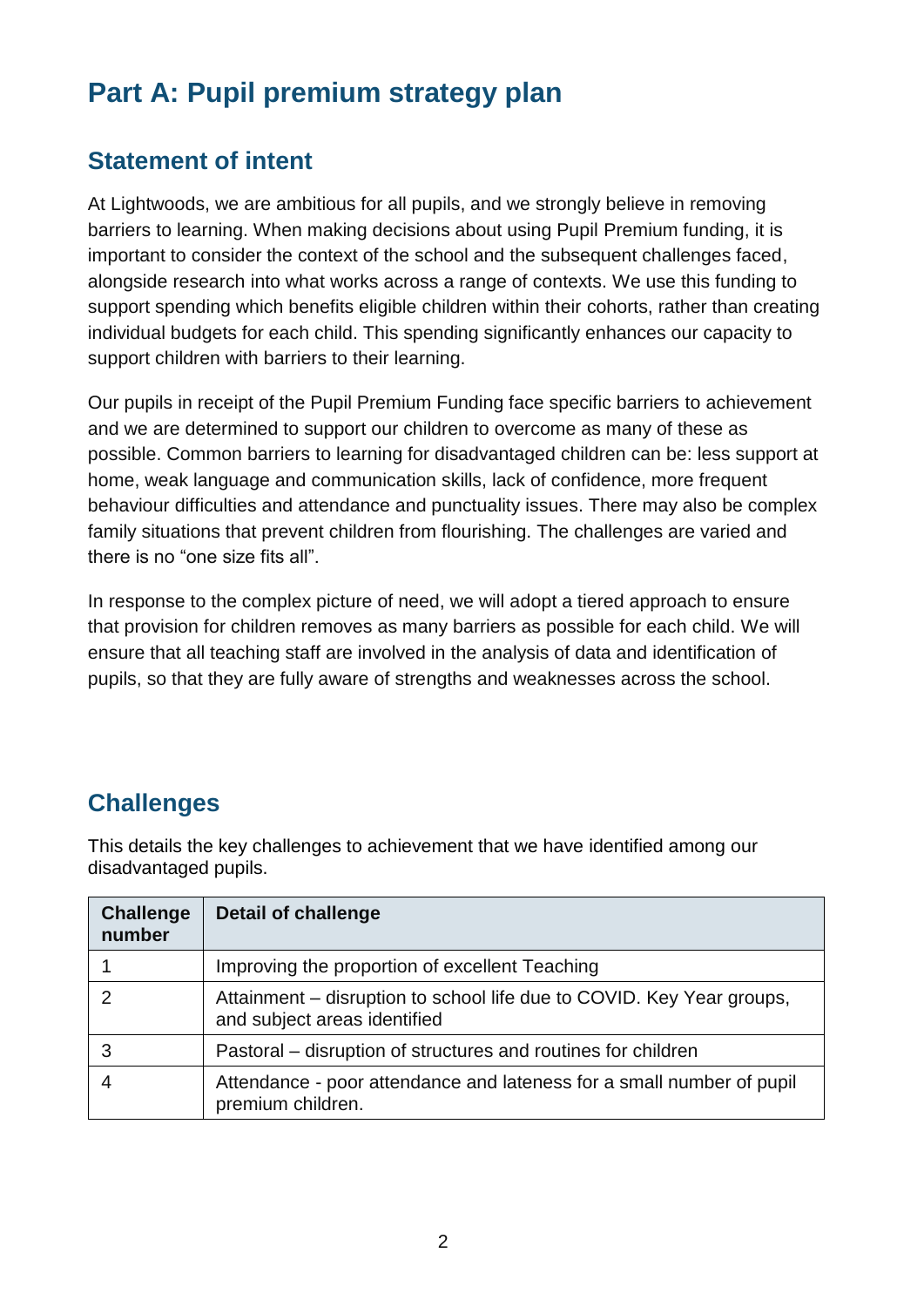## **Intended outcomes**

This explains the outcomes we are aiming for **by the end of our current strategy plan**, and how we will measure whether they have been achieved.

| <b>Intended outcome</b>                                                                                                                | <b>Success criteria</b>                                                                                                                                                       |
|----------------------------------------------------------------------------------------------------------------------------------------|-------------------------------------------------------------------------------------------------------------------------------------------------------------------------------|
| All children receive highly effective<br>teaching.                                                                                     | The proportion of excellent teaching is<br>increasing. Ensure that an effective<br>teacher is in front of every class and<br>every teacher is supported to keep<br>improving. |
| Disadvantaged pupils make accelerated<br>progress and there is improved<br>attainment in Reading, Writing and Maths<br>from Year 1 - 6 | Pupil tracking shows attainment gaps<br>are narrowing<br>Statutory assessments across school<br>show improved outcomes for<br>disadvantaged children                          |
| Pupil premium children in year 1 and 2<br>make accelerated progress with Reading.                                                      | Non-complex pupil premium children in<br>year 1 and 2 pass their phonics<br>screening test.                                                                                   |
| The ongoing impact of disruption to<br>education for disadvantaged pupils will be<br>minimised.                                        | Routines, structures and teaching<br>adjustments will be made to curriculum<br>teaching and experiences to ensure<br>children make progress.                                  |
| Overall attendance will improve for a<br>small amount of pupil premium children.                                                       | Attendance of pupil premium children<br>will be in line with the rest of the school.                                                                                          |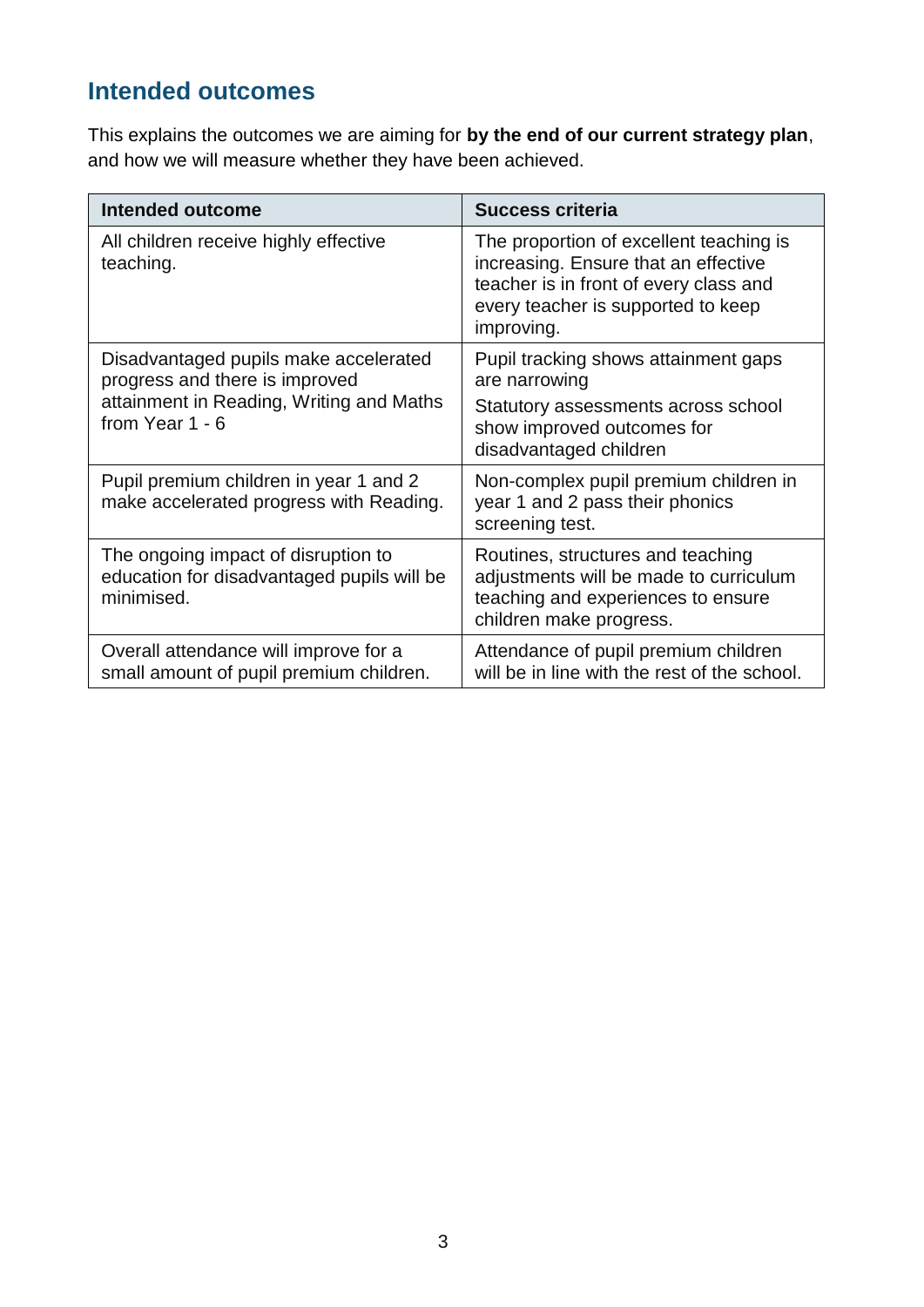## **Activity in this academic year**

This details how we intend to spend our pupil premium (and recovery premium funding) **this academic year** to address the challenges listed above.

### **Teaching (for example, CPD, recruitment and retention)**

Budgeted cost: £ 18,044

| <b>Activity</b>                                                                                                                                                                                                                              | Evidence that supports this approach                                                                                                                                                                                                                                                                                                                                                                                                                                                                                                                                                                                                                                                                                               | <b>Challenge</b><br>number(s)<br>addressed |
|----------------------------------------------------------------------------------------------------------------------------------------------------------------------------------------------------------------------------------------------|------------------------------------------------------------------------------------------------------------------------------------------------------------------------------------------------------------------------------------------------------------------------------------------------------------------------------------------------------------------------------------------------------------------------------------------------------------------------------------------------------------------------------------------------------------------------------------------------------------------------------------------------------------------------------------------------------------------------------------|--------------------------------------------|
| <b>Weekly Teacher</b><br>coaching sessions<br><b>Facilitated Peer</b><br>observations<br>focussed on<br>PDMs focussed on<br>Teaching and<br>Learning<br>Teaching and<br>Learning Lead to<br>join PPA and<br>support planning<br>and teaching | Using pupil premium   EEF<br>(educationendowmentfoundation.org.uk)<br>Tiered approach – ensuring good teaching<br>across<br><b>Pupil Premium Guidance iPDF.pdf</b><br>(educationendowmentfoundation.org.uk)<br>Improving teaching raises outcomes for all, but<br>is disproportionately beneficial for the most<br>disadvantaged.                                                                                                                                                                                                                                                                                                                                                                                                  | 1                                          |
| Purchase writing<br>materials and<br>handwriting<br>scheme to support<br>automaticity and<br>stamina in writing.<br>Adopt a writing<br>approach which<br>develops a number<br>of strategies                                                  | EEF-Improving-literacy-in-key-stage-2-report-<br>Second-edition.pdf<br>(d2tic4wvo1iusb.cloudfront.net)<br>Develop transcription skills through extensive<br>practice. Fluent writing supports composition<br>because pupils' cognitive resources are freed<br>from focusing on handwriting, spelling, and<br>sentence construction and can be redirected<br>towards writing composition. Extensive practice,<br>supported by effective feedback, is required to<br>develop fluent transcription skills. Monitor pupils'<br>handwriting to ensure accurate letter formation<br>habits, providing effective feedback to promote<br>efficient and fluent handwriting.<br>Teaching Writing through modelling and<br>supported practice | $\overline{2}$                             |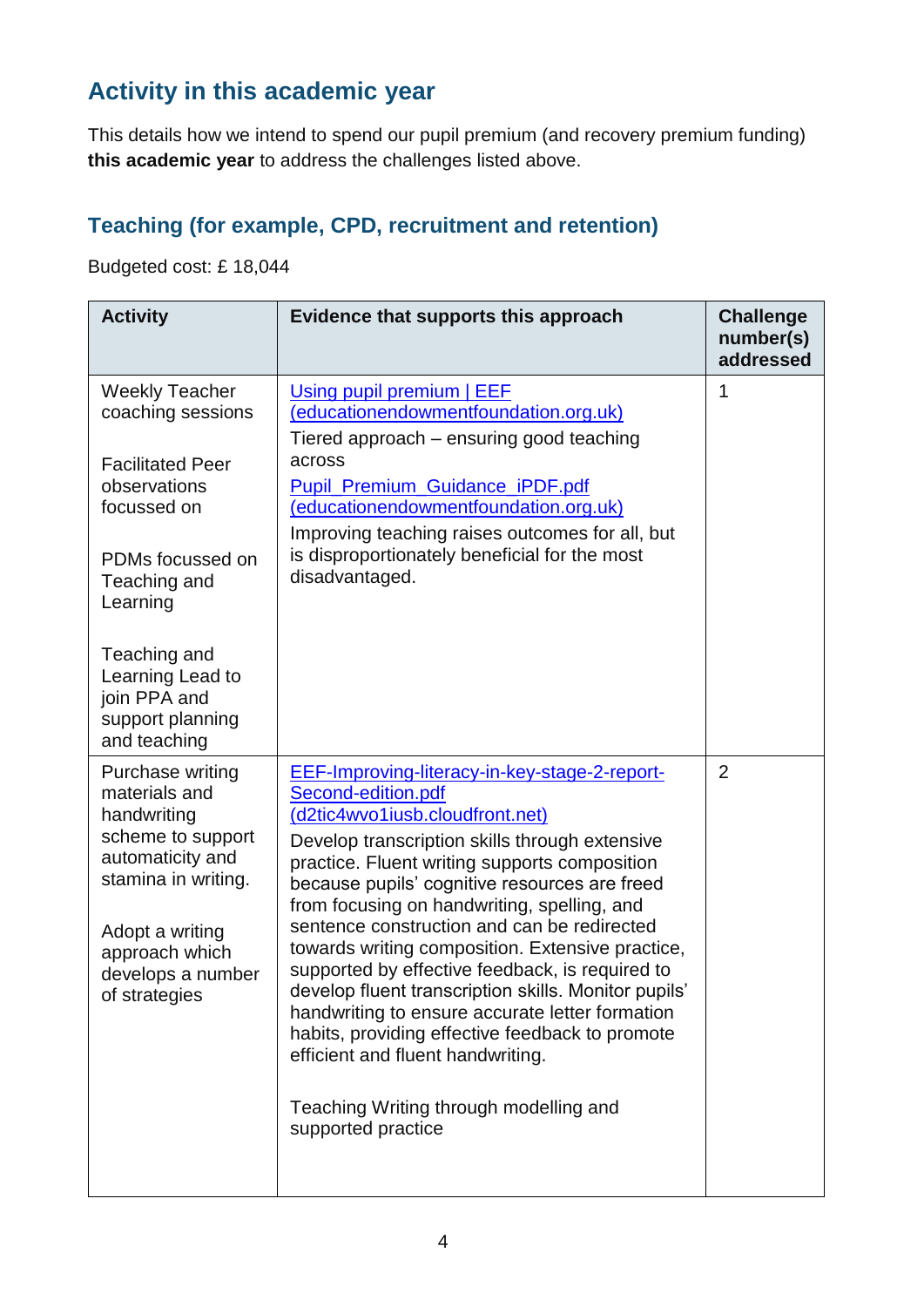| Assessment | Use high quality assessment and diagnosis to                                                                                                     |  |
|------------|--------------------------------------------------------------------------------------------------------------------------------------------------|--|
|            | target and adapt teaching to pupils' needs.<br>Rapid provision of support is important, but it is<br>critical to ensure it is the right support. |  |

### **Targeted academic support (for example, tutoring, one-to-one support structured interventions)**

Budgeted cost: £ 14,080

| <b>Activity</b>                                                                                                                                                                                                                                                                                                                                                                                                                                            | Evidence that supports this approach                                                                                                                                                                                                                                                                                                                                                                                                                                                                                                                                                                                       | <b>Challenge</b><br>number(s)<br>addressed |
|------------------------------------------------------------------------------------------------------------------------------------------------------------------------------------------------------------------------------------------------------------------------------------------------------------------------------------------------------------------------------------------------------------------------------------------------------------|----------------------------------------------------------------------------------------------------------------------------------------------------------------------------------------------------------------------------------------------------------------------------------------------------------------------------------------------------------------------------------------------------------------------------------------------------------------------------------------------------------------------------------------------------------------------------------------------------------------------------|--------------------------------------------|
| Targeted intervention. This will<br>be overseen by the SENCo,<br>ensuring children who require<br>the support are identified and<br>targeted fairly and<br>transparently. Teaching<br>Assistants and catch-up tutor<br>will be used to maximise<br>impact and to ensure that<br>there is consistency of<br>approach and that intervention<br>is high quality.<br><b>EYFS Home Learning Bags</b><br><b>School Led National</b><br><b>Tutoring Programme</b> | <b>Pupil Premium Guidance iPDF.pdf</b><br>(educationendowmentfoundation.org.uk)<br>The EEF toolkit suggests that targeted<br>interventions matched to specific pupils with<br>particular needs or behaviour issues can be<br>effective, especially for older pupils.<br>EEF research guidance:<br>https://educationendowmentfoundation.or<br>g.uk/education-evidence/guidance<br>reports/teaching-assistants '<br>'Research on TAs delivering targeted<br>interventions in one-to-one or small group<br>settings shows a consistent impact on<br>attainment of approximately three to four<br>additional months' progress. | $\overline{2}$                             |
| Small group Maths tutoring<br>weekly with specialist<br>Maths tutor focusing on 4<br>operations.                                                                                                                                                                                                                                                                                                                                                           | <b>Pupil Premium Guidance iPDF.pdf</b><br>(educationendowmentfoundation.org.uk)<br>Positive parental and pupil voice recorded.<br>Increased pupil confidence in lessons and<br>increased resilience to tackle maths<br>problems applying 4 operations.<br>In school assessment tracker<br>demonstrating progress.                                                                                                                                                                                                                                                                                                          | $\overline{2}$                             |
| To analyse summative<br>assessment data and identify<br>the children who require catch<br>up and more targeted<br>intervention.<br>Closely monitored by Catchup<br>Lead<br>Pupil progress meetings<br>termly Regular monitoring of<br>targeted interventions                                                                                                                                                                                               | <u>2. Targeted academic support   EEF</u><br>(educationendowmentfoundation.org.uk)<br>'These interventions should be targeted at<br>specific pupils using information gathered<br>from assessments and their effectiveness<br>and intensity should be continually<br>monitored. Some pupils may have made<br>quick gains once they returned to school full<br>time, so assessment needs to ongoing, but<br>manageable.'                                                                                                                                                                                                    | $\overline{2}$                             |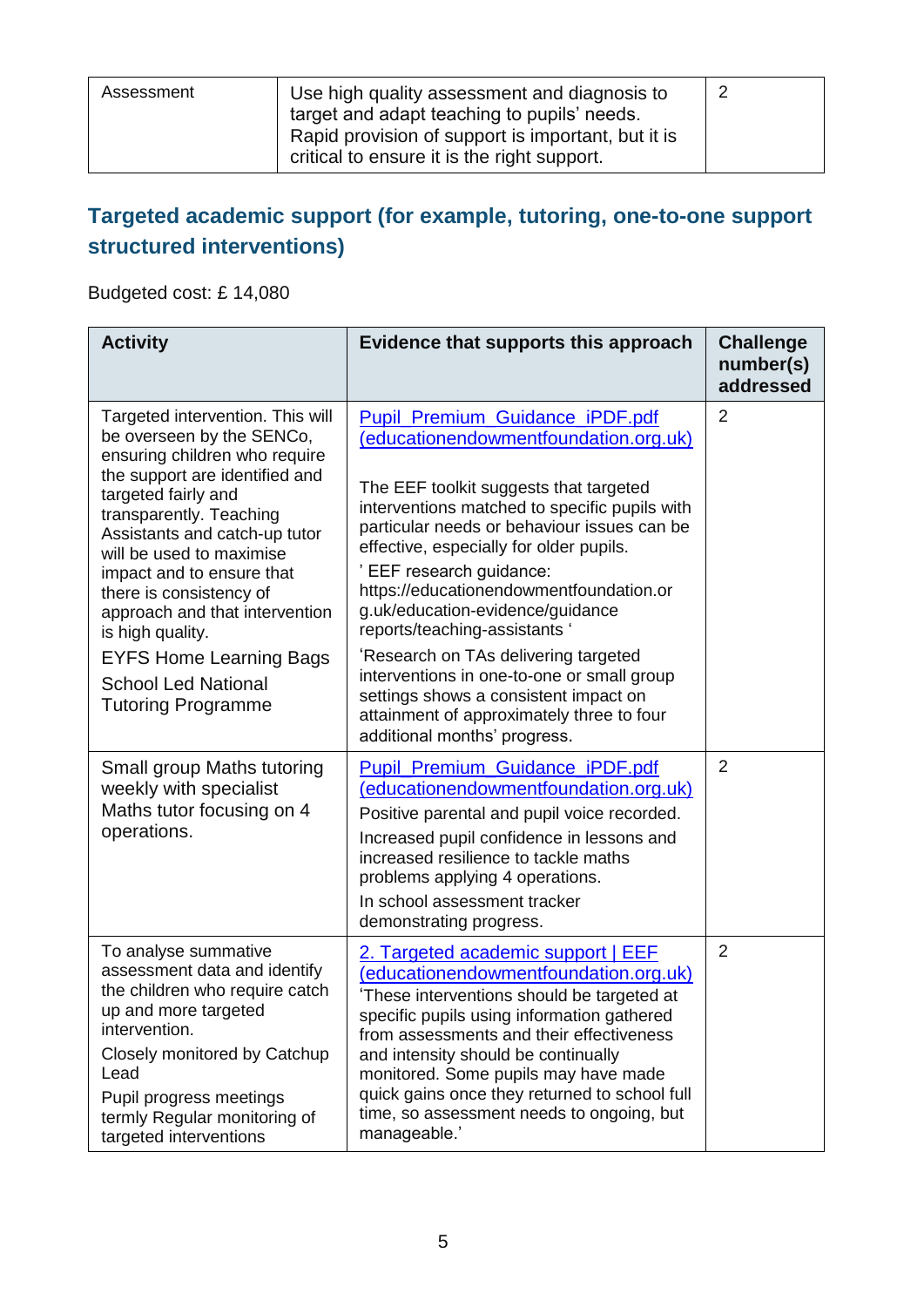## **Wider strategies (for example, related to attendance, behaviour, wellbeing)**

Budgeted cost: £ 18,000

| <b>Activity</b>                                                                                                                                                                                                                                                                                                                                                                                                                                                                                                                        | Evidence that supports this approach                                                                                                                                                                                                                                                                                                                                                                                                                                                                                                                                                                                                              | <b>Challenge</b><br>number(s)<br>addressed |
|----------------------------------------------------------------------------------------------------------------------------------------------------------------------------------------------------------------------------------------------------------------------------------------------------------------------------------------------------------------------------------------------------------------------------------------------------------------------------------------------------------------------------------------|---------------------------------------------------------------------------------------------------------------------------------------------------------------------------------------------------------------------------------------------------------------------------------------------------------------------------------------------------------------------------------------------------------------------------------------------------------------------------------------------------------------------------------------------------------------------------------------------------------------------------------------------------|--------------------------------------------|
| Attendance for disadvantaged<br>pupils will be better than or<br>similar to that of peers.<br>School will continue to follow<br>the attendance policy and work<br>with the Trust and external<br>agencies such as Early Help,<br>Inclusion Support and the<br>school nurse to support with<br>school attendance.<br>Attendance meetings will be<br>held with a designated<br>member of staff.<br>Referral to Early Help and<br>Trust Pathways may be made<br>in order to offer further support.<br>Appointment of a learning<br>mentor | <b>EEF Guidance about Wider strategies</b><br>focusing on: SEL, Well-being and Mental<br>Health. 3. Wider strategies   EEF<br>(educationendowmentfoundation.org.uk)<br>Absence and attainment at key stages 2<br>and 4: 2012 to 2013 - GOV.UK<br>(www.gov.uk)<br>'In general, the higher the percentage of<br>sessions missed across the key stage,<br>the lower the likely level of attainment at<br>the end of KS2. In particular, pupils with<br>no absence are 1.6 times more likely to<br>achieve level 4 or above, and 4.7 times<br>more likely to achieve level 5 or above,<br>than pupils that missed 15-20 per cent<br>of all sessions.' | 4                                          |
| Disadvantaged children will be<br>able to participate in<br>enrichment and enhancement<br>opportunities.<br>Children will be able to attend<br>one after school club funded<br>by pupil premium<br>Pupil premium children will be<br>encouraged to join the school<br>councils and clubs such as<br>choir within school.                                                                                                                                                                                                               |                                                                                                                                                                                                                                                                                                                                                                                                                                                                                                                                                                                                                                                   | $\overline{2}$                             |
| Additional support:<br>Family support from DHT /<br>Learning mentor - early<br>help/school nurse referrals<br>when needed.<br>Support with funding of trips<br>and Residential<br>Purchase of uniform<br>Support to purchase a musical<br>instrument/lessons.                                                                                                                                                                                                                                                                          | <b>EEF Guidance about Wider strategies</b><br>focusing on: SEL, Well-being and Mental<br>Health. 3. Wider strategies   EEF<br>(educationendowmentfoundation.org.uk)                                                                                                                                                                                                                                                                                                                                                                                                                                                                               | $\overline{2}$                             |

## **Total budgeted cost: £ 50,124**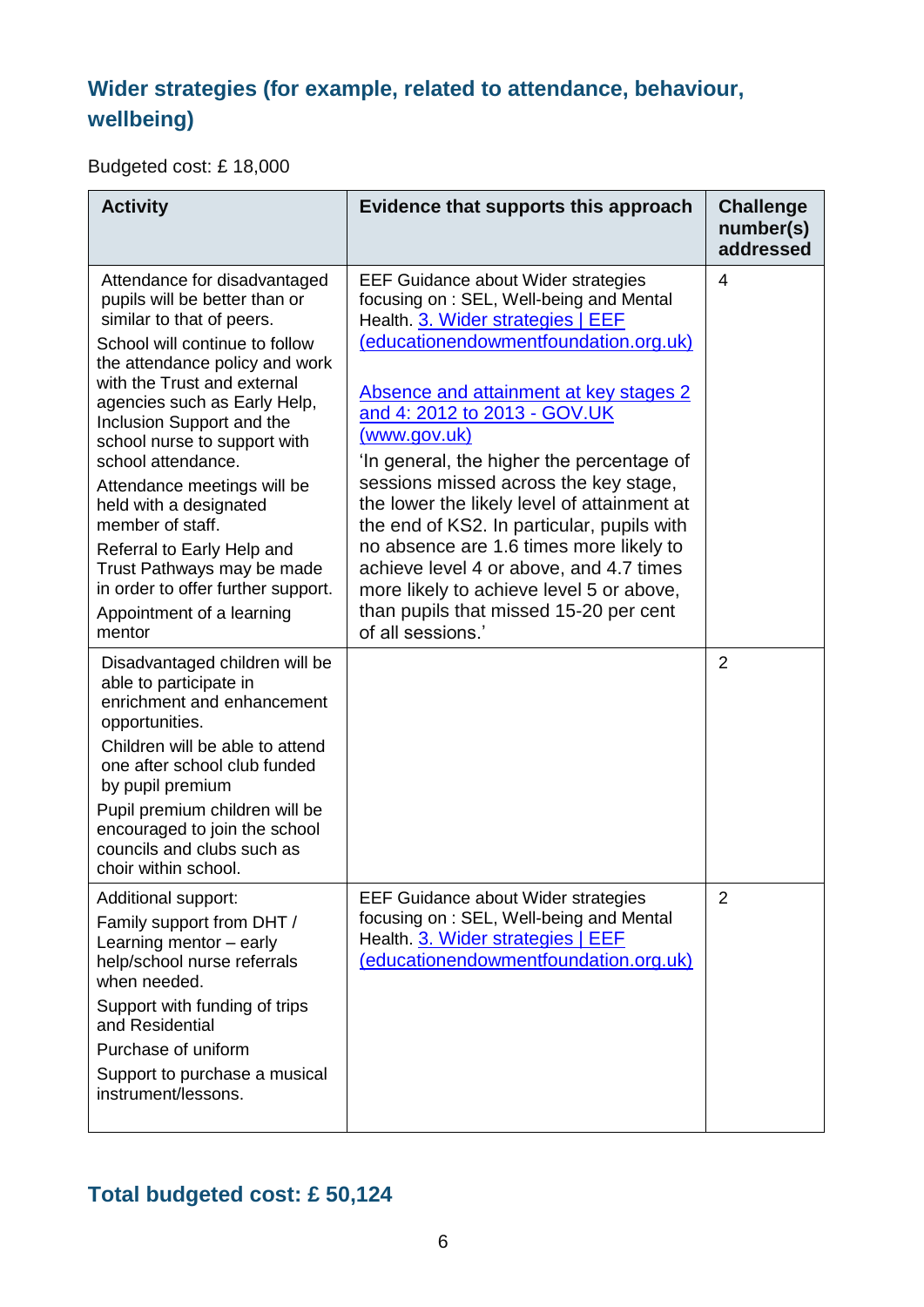# **Part B: Review of outcomes in the previous academic year**

## **Pupil premium strategy outcomes**

This details the impact that our pupil premium activity had on pupils in the 2020 to 2021 academic year.

#### July 2021

March-August 2020 -National school closure

January -March 2021 – National school closure

Attainment at the end of July 2021.

| Year 1 (5 children) | Pupil premium | All Children |
|---------------------|---------------|--------------|
| Reading             | 40%           | 69%          |
| Writing             | 40%           | 59%          |
| <b>Maths</b>        | 40%           | 71%          |

| Year 2 (4 children) | Pupil premium | <b>All Children</b> |
|---------------------|---------------|---------------------|
| Reading             | 50%           | 80%                 |
| Writing             | 50%           | 79%                 |
| <b>Maths</b>        | 50%           | 79%                 |

| Year 3 (8 children) | Pupil premium | All Children |
|---------------------|---------------|--------------|
| Reading             | 25%           | 83%          |
| Writing             | 25%           | 73%          |
| <b>Maths</b>        | 25%           | 82%          |

| Year 4 (11 children) | Pupil premium | All Children |
|----------------------|---------------|--------------|
| Reading              | 72%           | 79%          |